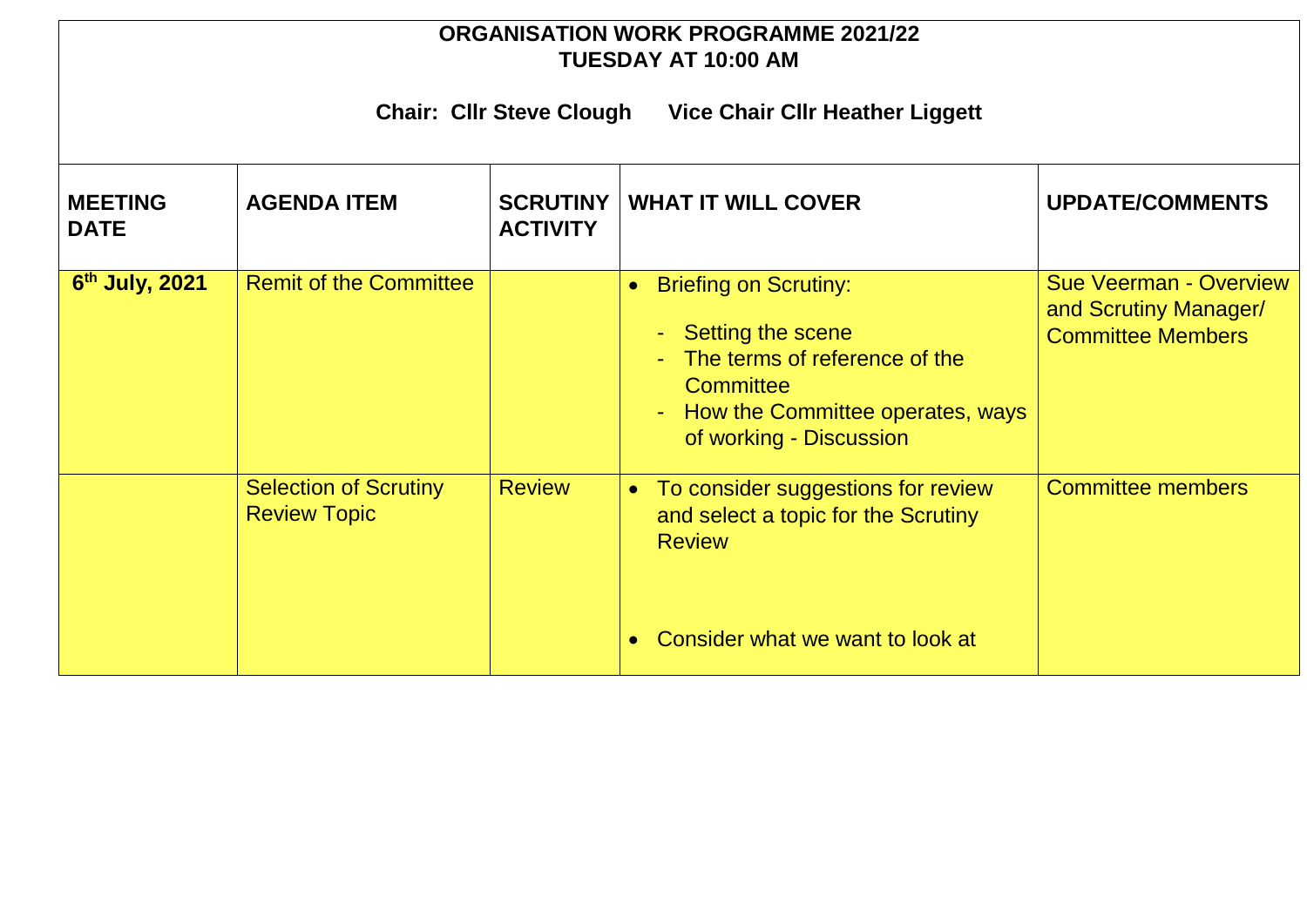|                                  |                                                                                 |                                           | Consider stakeholders who we want to<br>see                                                     |                                                                                    |
|----------------------------------|---------------------------------------------------------------------------------|-------------------------------------------|-------------------------------------------------------------------------------------------------|------------------------------------------------------------------------------------|
|                                  | <b>Draft Work Programme</b>                                                     | Consultee,<br>monitor<br>and<br>challenge | • To consider the draft work programme<br>for the year and any suggested items<br>for inclusion | <b>Committee Members/</b><br><b>Sue Veerman - Overview</b><br>and Scrutiny Manager |
|                                  | List of key decisions                                                           | Consultee,<br>monitor<br>and<br>challenge | • To consider the Forward Plan of<br><b>Executive Decisions</b>                                 | <b>Sue Veerman-Overview</b><br>and Scrutiny Manager                                |
| 31 <sup>st</sup> August,<br>2021 | <b>Annual Report of</b><br>Human Resources and<br>Organisational<br>Development | <b>Monitor</b><br>and<br>challenge        | <b>Organisational Development</b><br>• Apprentices<br><b>Question and Answer Session</b>        | <b>Human Resources</b><br>Manager                                                  |
|                                  | <b>Scrutiny Review</b>                                                          | <b>Review</b>                             | Scoping of Review including scene<br>$\bullet$<br>setting – ICT and Transformation              | <b>Lead Officer</b><br>Committee                                                   |
|                                  | List of key decisions                                                           | Consultee,<br>monitor<br>and              | To consider the Forward Plan of<br><b>Executive Decisions</b>                                   | Sue Veerman<br><b>Overview and Scrutiny</b><br>Manager                             |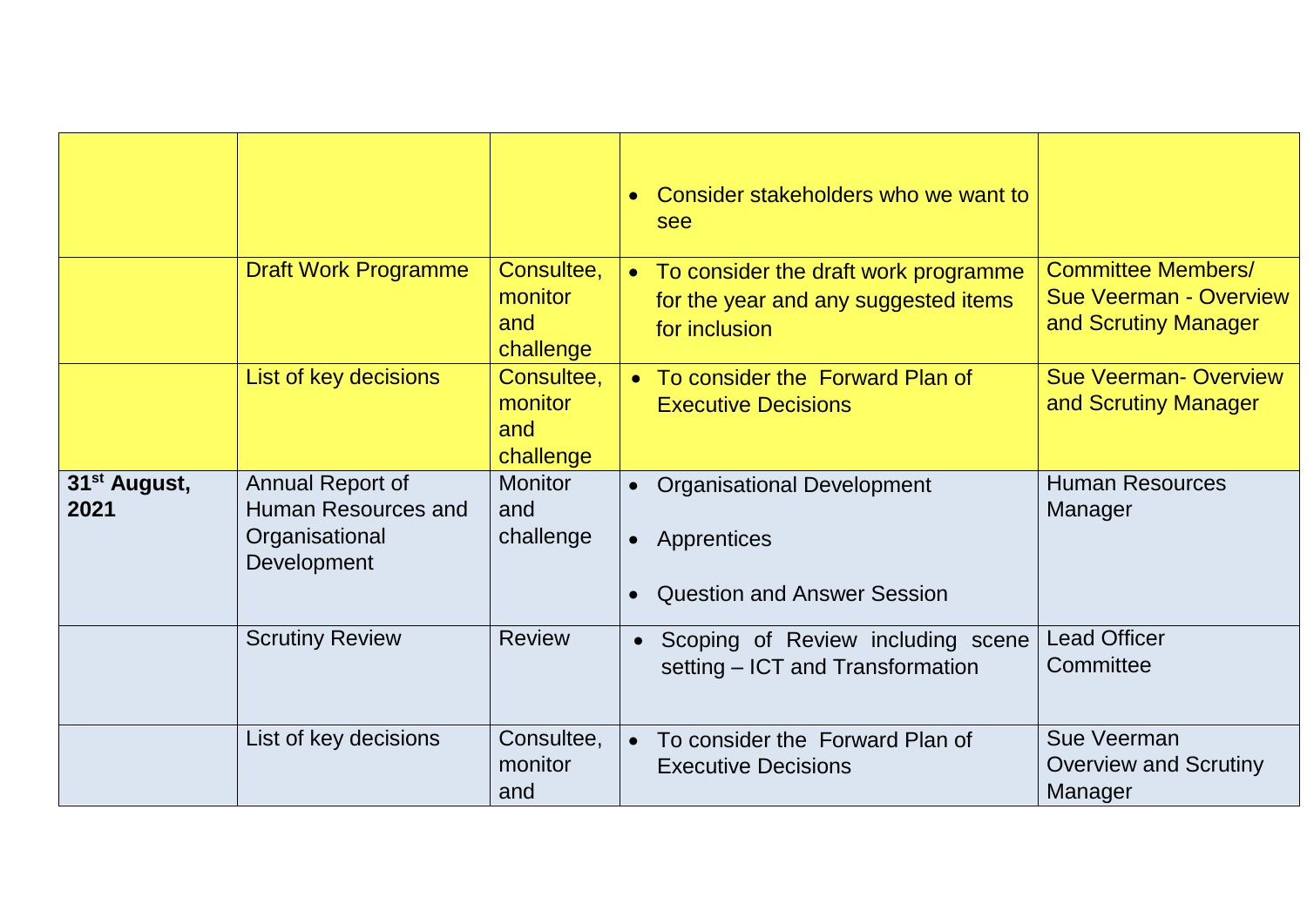|                                  |                                   | challenge                                 |                                                                                     |                                                        |
|----------------------------------|-----------------------------------|-------------------------------------------|-------------------------------------------------------------------------------------|--------------------------------------------------------|
|                                  | <b>Scrutiny Work</b><br>Programme | Consultee,<br>monitor<br>and<br>challenge | • To consider the Committees' work<br>programme                                     | Sue Veerman<br><b>Overview and Scrutiny</b><br>Manager |
| 5 <sup>th</sup> October,<br>2021 | Whistleblowing                    | Consultee,<br>monitor<br>and<br>challenge | <b>Discussion with Monitoring Officer</b><br>$\bullet$                              | <b>Sarah Sternberg</b>                                 |
|                                  | <b>Ethics and Culture</b>         | Consultee,<br>monitor<br>and<br>challenge | Discussion with a member of staff<br>I۰                                             | In private                                             |
|                                  | <b>Scrutiny Review</b>            |                                           | • Approval of Project Plan<br>Approval of timetable for the review<br>Documentation |                                                        |
|                                  | List of key decisions             | Consultee,<br>monitor                     | • To consider the Forward Plan of<br><b>Executive Decisions</b>                     | Sue Veerman<br><b>Overview and Scrutiny</b>            |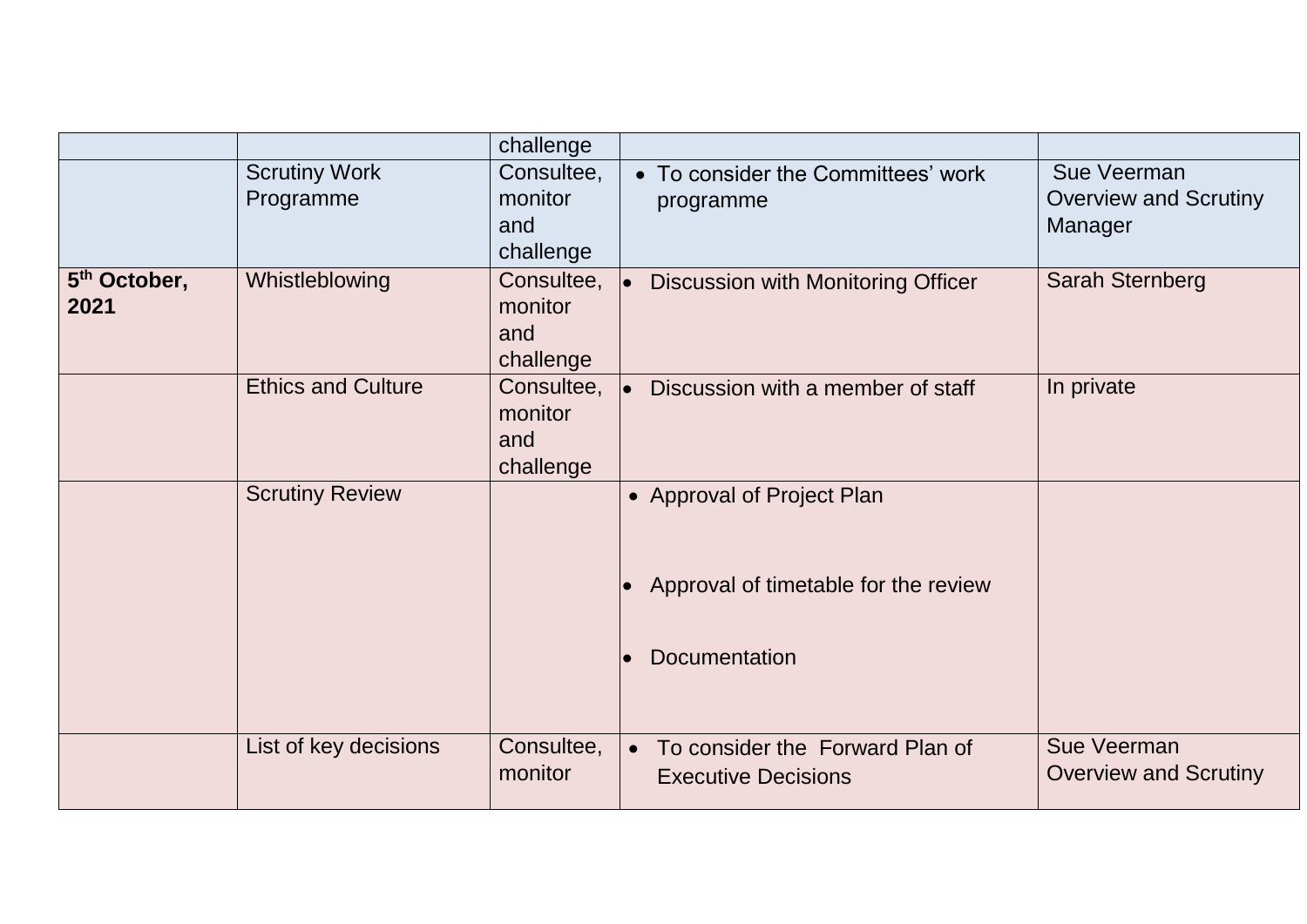|                                   |                                                      | and<br>challenge                          |                                                               | Manager                                                              |
|-----------------------------------|------------------------------------------------------|-------------------------------------------|---------------------------------------------------------------|----------------------------------------------------------------------|
|                                   | <b>Scrutiny Work</b><br>Programme                    | Consultee,<br>monitor<br>and<br>challenge | To consider the Committees' work<br>programme                 | Sue Veerman<br><b>Overview and Scrutiny</b><br>Manager               |
| $7th$ December,<br>2021           | <b>Scrutiny Review</b>                               | Consultee,<br>monitor<br>and<br>challenge | <b>Interviews</b><br>$\bullet$                                | <b>Committee</b>                                                     |
|                                   | <b>Forward Plan of</b><br><b>Executive Decisions</b> | Consultee,<br>monitor<br>and<br>challenge | To consider the Forward Plan of<br><b>Executive Decisions</b> | <b>Sue Veerman</b><br><b>Overview and Scrutiny</b><br>Manager        |
|                                   | <b>Scrutiny Work</b><br>Programme                    | Consultee,<br>monitor<br>and<br>challenge | To consider the Committees' work<br>programme                 | <b>Sue Veerman</b><br><b>Overview and Scrutiny</b><br><b>Manager</b> |
| 1 <sup>st</sup> February,<br>2022 | <b>Scrutiny Review</b>                               | <b>Review</b>                             | • Interviews                                                  |                                                                      |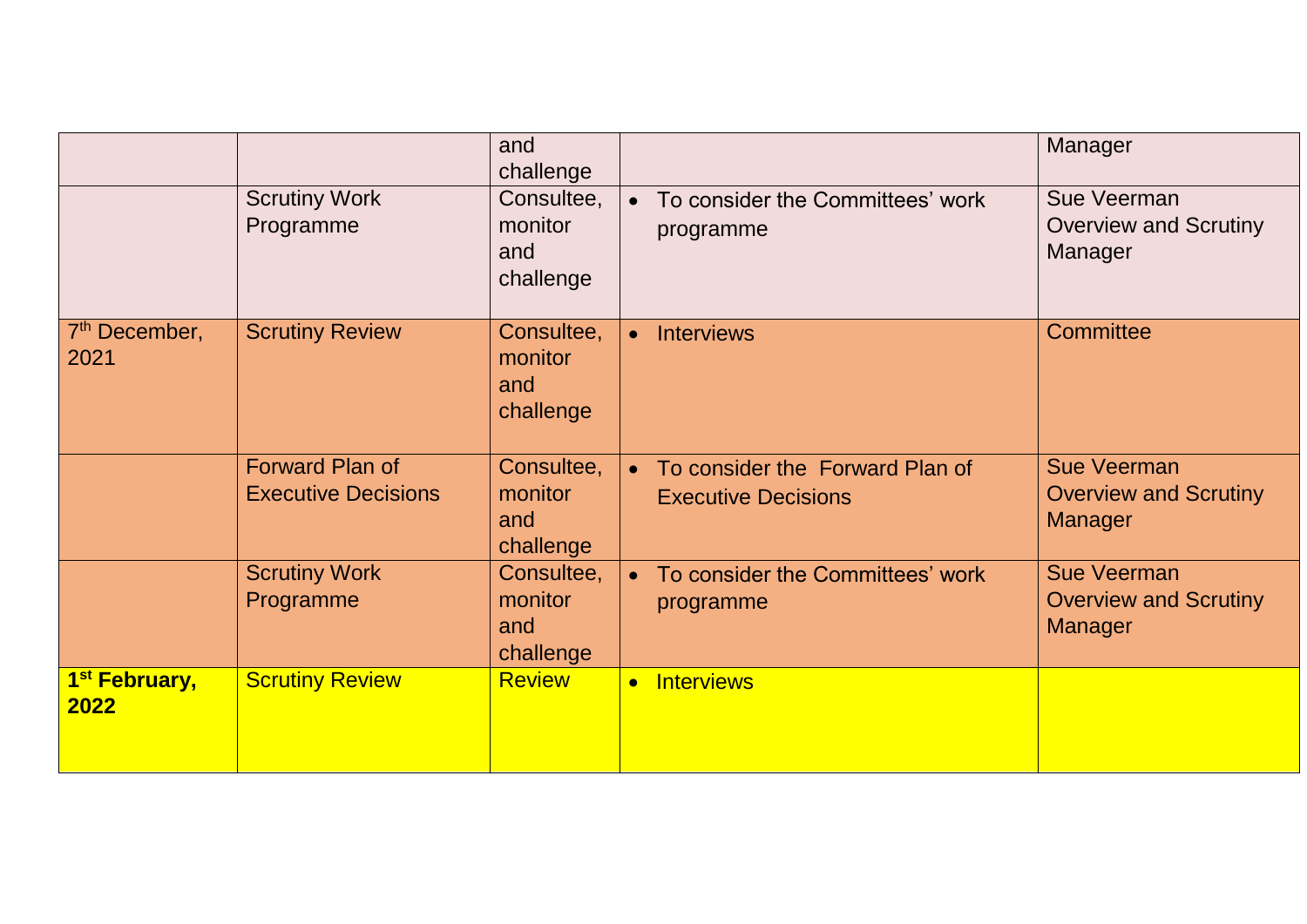|                                 | <b>Transformation</b><br><b>Programme update</b> | <b>Monitor</b><br>and<br>challenge        | To consider progress against the<br>$\bullet$<br><b>action Plan</b><br>(including WFH project and impacts of<br>Pandemic) | <b>Lee Hickin - Director</b><br><b>Matt Broughton - HOS</b>          |
|---------------------------------|--------------------------------------------------|-------------------------------------------|---------------------------------------------------------------------------------------------------------------------------|----------------------------------------------------------------------|
|                                 | List of key decisions                            | Consultee,<br>monitor<br>and<br>challenge | To consider the Forward Plan of<br><b>Executive Decisions</b>                                                             | <b>Sue Veerman</b><br><b>Overview and Scrutiny</b><br><b>Manager</b> |
|                                 | <b>Scrutiny Work</b><br><b>Programme</b>         | Consultee,<br>monitor<br>and<br>challenge | To consider the Committees' work<br>programme                                                                             | <b>Sue Veerman</b><br><b>Overview and Scrutiny</b><br><b>Manager</b> |
| 29 <sup>th</sup> March,<br>2022 | <b>Scrutiny Review</b>                           | <b>Review</b>                             | Triangulation of evidence – Scrutiny<br><b>Review</b>                                                                     | <b>Committee Members</b>                                             |
|                                 | <b>List of Key Decisions</b>                     | Consultee,<br>monitor<br>and<br>challenge | • To consider the Forward Plan of<br><b>Executive Decisions</b>                                                           | <b>Sue Veerman - Overview</b><br>and Scrutiny Manager                |
|                                 | <b>Scrutiny Work</b><br>Programme                | Consultee,<br>monitor<br>and<br>challenge | To consider the Committee's Work<br>Programme                                                                             | <b>Sue Veerman - Overview</b><br>and Scrutiny Manager                |